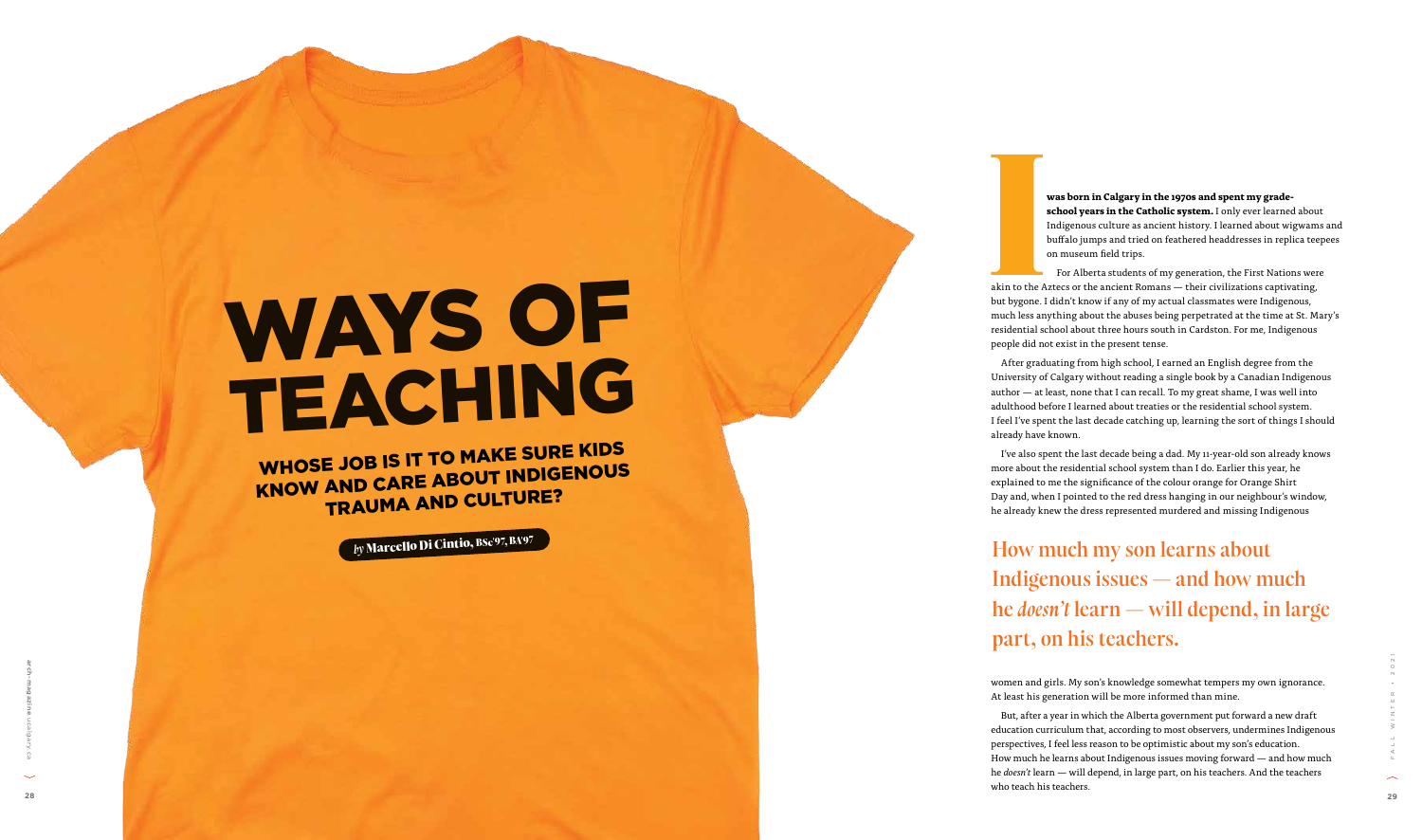In 2016, the Werklund School of Education launched a graduate topic in the Master of Education program called Indigenous Education: A Call to Action. Poitras Pratt helped design the program in response to the recommendations of the Truth and Reconciliation Commission of Canada (TRC). Students examine concepts related to decolonization and social justice, engage with Indigenous scholarship, and connect with Indigenous partners. According to the description, the four-course program encourages students to "explore, and enact, their own responses to a national call for reconciliation with Canada's First Peoples."

**"LOVE**<br>BEGS US TO<br>STOP BEING PASSIVE<br>AND FINALLY

"I always celebrate the students that actually sign up for this program," Poitras Pratt says. "I say to them, 'It takes a tremendous amount of courage and self-awareness to understand that you were implicated in this.' And, so, they step forward into the learning with the right ethos in mind." Poitras Pratt's students show a willingness to move their education beyond mere awareness. "They're moving into action, and that's where you make the shift," she says. "That's where you make the change."

As part of this action, students must complete a capstone project that brings Reconciliation out of the lecture halls and into real classrooms. "Not only do we train our students to be ethically positioned and give them a fulsome understanding of the Canadian past that nobody wants to talk about, but they choose from a variety of community partners from across Canada to enact a service-learning project that responds to the TRC's Calls to Action," says Poitras Pratt. While 80 per cent of those students are educators, many are social workers, and health-care and other professionals who want to take this learning into their workplace.

Nicole Farwell completed the Indigenous Education: A Call to Action course in 2020 as part of her masters of education degree, which she expects to complete in 2022. For her service-learning project, Farwell, BA'04, BEd'08, decided to see how Reconciliation could work in early childhood education. She worked with a daycare in St. Albert, a community with a large Métis population, and helped staff work through Alberta Human Services' mandated day-care toy list with an Indigenous lens. For instance, she and the staff added more traditional and contemporary Métis clothing to the daycare's "dress-up corner." Farwell knew simply tossing a Red River Coat and a pair of beaded moccasins into the classroom "Tickle Trunk" wouldn't teach much. Not

without context, anyway. "You have the education piece around it," Farwell says. "So, we have a local Métis educator who will come in and talk about jigging, and who uses a stash of all these things which end up as part of dress-up alongside the doctor and firefighter costumes." Farwell now serves as the

The animosity towards the program did not last long, though. Poitras Pratt still endures challenges and "troubled assumptions" from some students — as well as the occasional racist blurt — but many students now rank the classes among their favourites. "We've really worked hard to make sure that the course is compelling and meaningful," she says. "It has to meet the university rigour, of course. We do that alongside honouring our own knowledge traditions. So, it's not like teaching math." 30 arch-magazine are properties to a properties that are properties to a properties of community partners from access cancel to entropy out the properties of community partners from access cancel to entropy and the contro

curriculum co-ordinator for the Sturgeon Public School Division north of Edmonton. I asked her how the lessons learned from the MEd Call to Action program might be manifested in the sort of public-school classrooms my son might attend. Farwell believes curriculum needs to move beyond the tired narratives of pre- and post-Contact where the whole

Indigenous experience is framed around the arrival of Europeans. "Students have to start understanding First Nations, Métis, Inuit cultures as nations, not as people who were colonized and are now part of the larger Western European story," Farwell says.

Teachers require confidence to approach issues of reconciliation in their classrooms. Farwell speaks with many teachers who fear "doing it wrong" or "saying the wrong thing." A survey of 90 Calgary-area teachers in 2018 revealed that 84 per cent of teachers believed that Indigenous education should receive more attention in schools. But the survey also showed that half of the teachers interviewed feared culturally appropriating or making errors.

A white, male student put his hand up and demanded to know why he had to take the Indigenous Education course.

**In 2013, Calgary entrepreneur David Werklund, Hon. LLD'12, endowed UCalgary's Faculty of Education with \$25 million,** the largest donation ever received by an education faculty in Canada. The faculty, which now bears Werklund's name, promptly set aside funding for Indigenous education and hired five Indigenous scholars to design and implement a mandatory Indigenous education class for pre-service teachers as part of their two-year after-degree program.

Among the scholars tasked with designing the Indigenous Ed class was Dr. Yvonne Poitras Pratt, BA'02, MA'05, PhD'11. Her own undergraduate experience at UCalgary had been similar to mine; Indigenous topics were taught with the same colonial bias. "Instructors were either teaching from outdated resources — with typically racist undertones — or they largely ignored the Indigenous side of the story," Poitras Pratt says. When she sat down to redesign the university's Indigenous Ed class, she and her colleagues sought to fill the gaps in teachers' learning. "We very deliberately sat down and thought to ourselves, 'Okay, so what are people missing?'"

Not everyone supported the new mandatory classes. On her first day teaching the course, and immediately after she finished giving her introduction, one of Poitras Pratt's white male students put his hand up and demanded to know why he had to take the course. "He was sprawled out in his seat, legs spread," she says. "I've got two big brothers. I know male power when I see it." Other students boycotted some sections of the program entirely, submitting assignments and writing the exams, but not attending the classes at all.

# RESIST PERSIST HEAL *THRIVE*

— ESSAYIST ALICIA ELLIOTT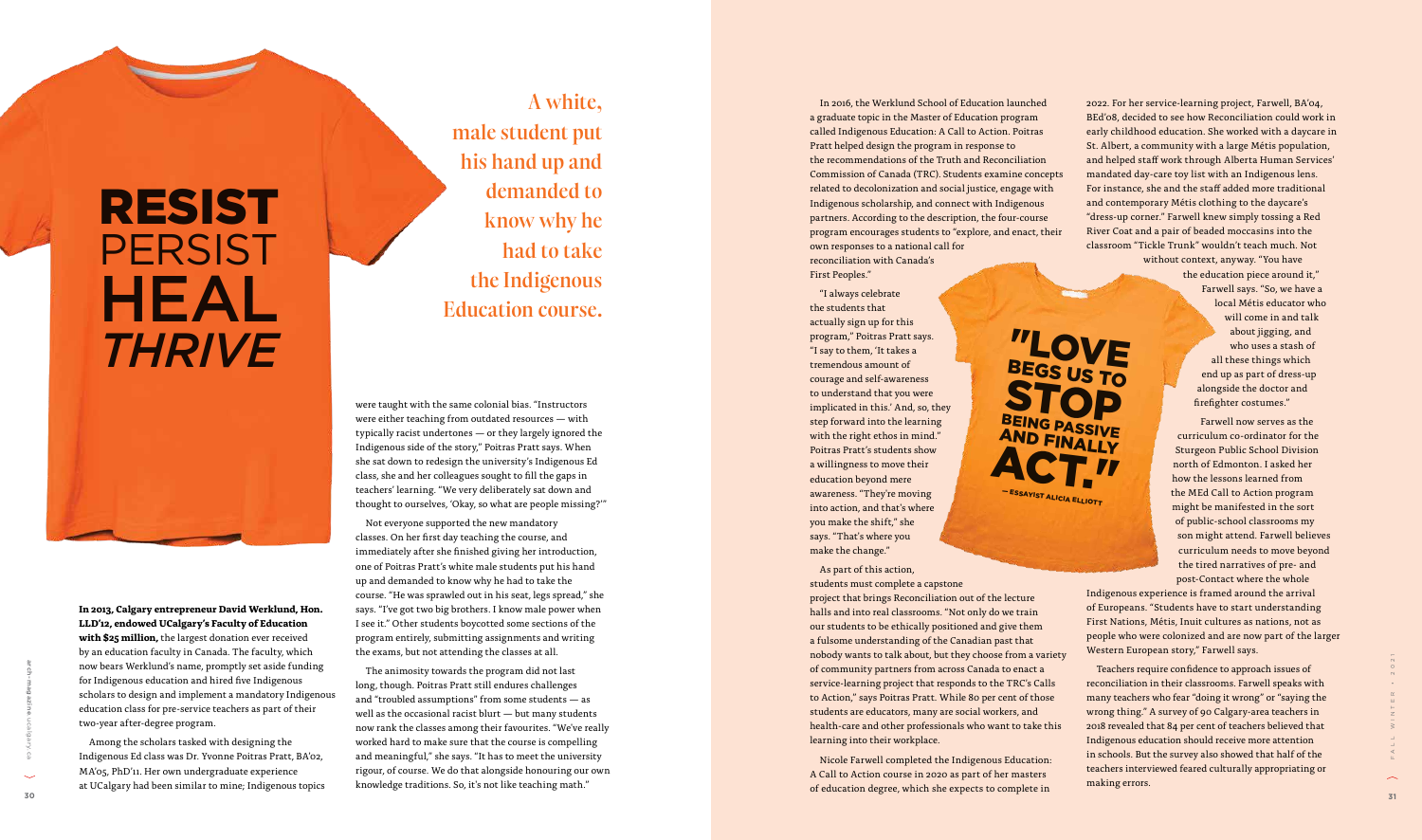The reports of the residential school burial sites made been taught. I grew up hearing about Canada as a multicultural haven for poor and oppressed people

me wonder about the idea of "Canada the Good" I'd always from around the world. These stories are not mere myths. My own family arrived in Canada after escaping postwar poverty in Italy. Over the years, I've met refugees from places like Palestine, Syria and Somalia — and a Hungarian survivor of the Holocaust — all who've found comfort and success in Canada. Yet our own dark history of colonization and genocide counters this maple-sweet narrative. I asked Poitras Pratt how we can teach our children to be proud of our country. How do we teach them to love Canada? Should we even bother to do this at all?

Poitras Pratt believes we do our children a disservice if we leave out integral parts of our national story. "If we keep sticking our head in the sand, and we keep treating the First Peoples as lesser-than, are we truly all that we can be? If we want this nation to continue on its path to what it could be, we need to start doing some truth-telling."

The truths needn't all be traumatic. The whole story encompasses beauty, too. "It's not just focusing on the residential schools and the hardships that First Nations, Métis and Inuit people have gone through," Farwell says. "A lot of it is celebrating the strength and the richness of the variety of cultures that exist."

And there is plenty to celebrate. Indigenous music and visual art, for example, provide opportunities for students to engage with new perspectives. So does literature. I've learned more about Indigenous perspectives from Dr. Joshua Whitehead's, PhD'21, fiction and Alicia Elliott's stunning essays than I ever did from my grade-school teachers.

Alberta students should be learning about Indigenous peoples from their perspective — not from someone who has this colouring-book idea of us sitting in teepees in the past.

### **Yvonne Poitras Pratt**

The solution, according to Poitras Pratt, is to allow Indigenous people to lead the way. Alberta's students "should be learning about Indigenous peoples from their perspectives," she says. "Not from some overpaid consultant who knows nothing of our lived experience nor the impact of the colonial history. Not from someone who has this colouring-book idea of us sitting in teepees in the past." Poitras Pratt believes teachers need to step aside, adopt a "stance of humility," and "make space for Indigenous peoples who actually could tell us the real story." This means having Indigenous people in the

"Canada is seen as a place of refuge," she says. "We're seen as all these beautiful things. I love our country. But I also think we have to do some cleaning up in our own backyard. And, until we get our own backyard cleaned up, I don't think we should be going around pretending to be peaceable, tolerant and multicultural." Ignoring these harder truths risks the stability of the entire culture. "Without recognizing the deep-rootedness of Indigenous peoples in this land, by severing those roots, you've got this floppy tree of multiculturalism that will not hold the test of time." **<sup>32</sup> <sup>33</sup>** arch-magazine.ucalgary.caFALL WINTER • 2021



room. Farwell recommends schools and school boards hire on-staff Indigenous Elders or Knowledge Keepers who would visit classrooms regularly; that way, Indigenous perspectives become part of students' every-day experience. This is already policy in some districts. The Sturgeon Public School Division, for example, employs a First Nations woman and a Métis man as part of the district's curriculumsupport team.

"They've been clear they don't want to just teach First Nations culture," Farwell says. "They want to look at the whole curriculum through that lens." A Grade 4 science unit on plants, for example, could include Indigenous knowledge about local flora. A language arts creative writing unit could include a section about Indigenous oral storytelling traditions. Such an approach lifts Indigenous perspectives out of the merely historical context and presents them as another way of knowing the world. Having such expert consultation as part of professional development helps teachers become more confident in presenting Indigenous perspectives to their students.

**I first reached out to Poitras Pratt in the summer of 2021,** at a time when unmarked and mass graves were being identified at former residential school sites across Western Canada. The surprise of non-Indigenous Canadians to the news angers her. "We're working with a group of Canadians finally waking up to what we've

been telling them for decades upon decades. They just simply haven't chosen to hear. That's the privilege of not hearing," she says. "Are they choosing not to listen? Or do they have to see the bones of children before they wake up? Isn't that, like, kind of sickening?"

Pushing past this privileged ignorance is a burden for Indigenous educators like Poitras Pratt who have even suffered health impacts from the stress. "What tends to happen is that the heaviness of the work is foisted onto Indigenous peoples," she says. "'Tell us your story.' 'Show us your pain.' And it's a necessary part. Nothing about us without us. But, at the same time, there's a cost. There's a toll on those of us who are actually taking up the work."

It is not enough for settlers like me to simply be aware of historical and contemporary wrongdoing. "I think they have to commit to actually taking on some of the hurt," says Poitras Pratt. "That's nothing compared to what we've gone through."

INDIGENOUS<br>
PEOPLE<br>
SIDEBAR TO THE<br>
COLONIAL<br>
STORY